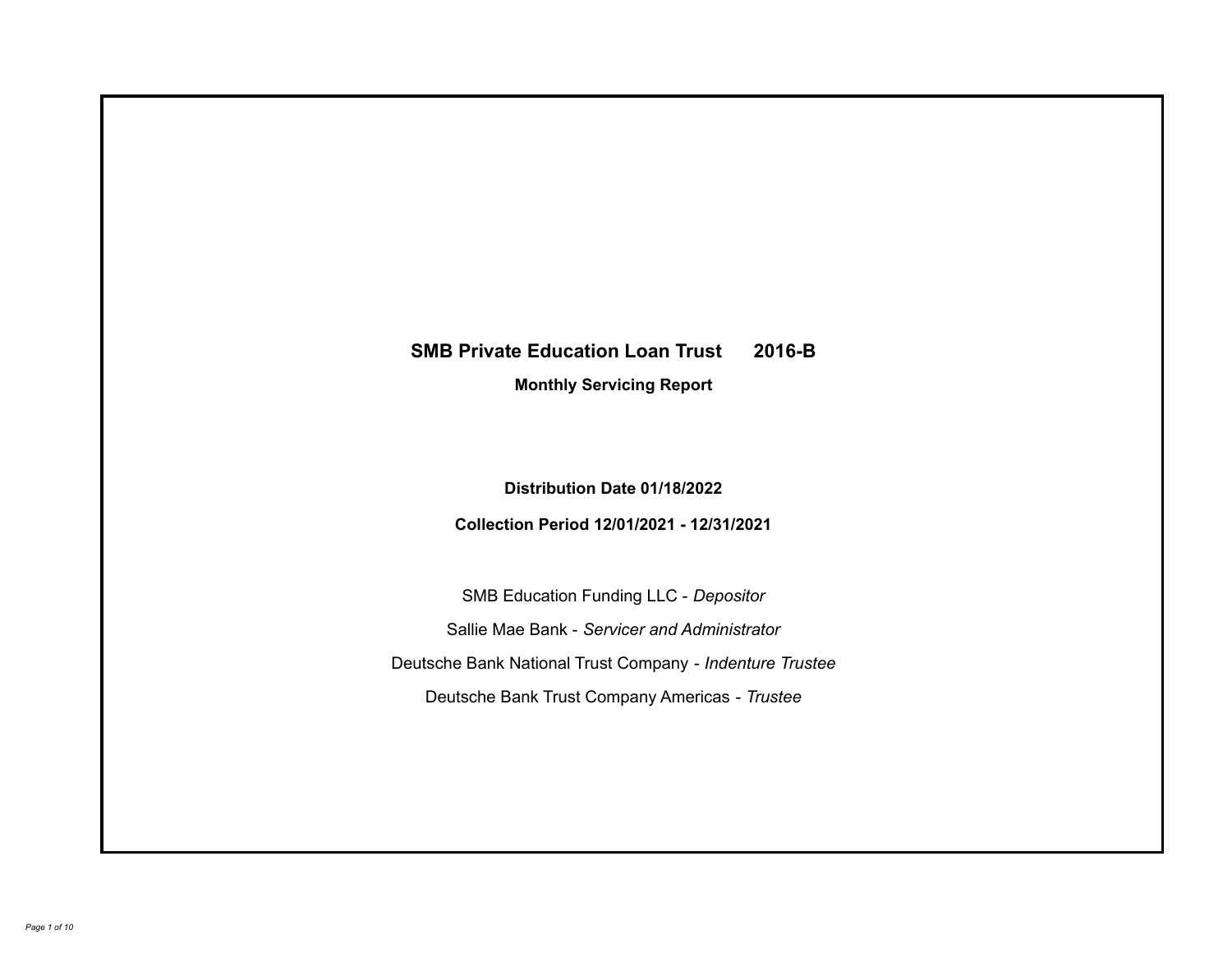A

| <b>Student Loan Portfolio Characteristics</b>                                       | <b>Settlement Date</b><br>07/21/2016 | 11/30/2021                       | 12/31/2021                       |
|-------------------------------------------------------------------------------------|--------------------------------------|----------------------------------|----------------------------------|
| <b>Principal Balance</b><br>Interest to be Capitalized Balance                      | \$703,406,286.90<br>39,070,055.43    | \$279,946,093.70<br>8,596,694.07 | \$274,092,792.19<br>8,023,283.89 |
| Pool Balance                                                                        | \$742,476,342.33                     | \$288,542,787.77                 | \$282,116,076.08                 |
| Weighted Average Coupon (WAC)<br>Weighted Average Remaining Term<br>Number of Loans | 8.17%<br>132.26<br>63,942            | 7.69%<br>126.33<br>26,003        | 7.70%<br>126.35<br>25,501        |
| Number of Borrowers                                                                 | 61,393                               | 24,923                           | 24,441                           |
| Pool Factor                                                                         |                                      | 0.388622198                      | 0.379966418                      |
| Since Issued Total Constant Prepayment Rate (1)                                     |                                      | 9.76%                            | 9.78%                            |

| <b>Debt Securities</b> | Cusip/Isin | 12/15/2021      | 01/18/2022      |
|------------------------|------------|-----------------|-----------------|
| A <sub>2</sub> A       | 78449GAB5  | \$93,056,282.32 | \$90,301,760.27 |
| A2B                    | 78449GAC3  | \$58,923,669.12 | \$57,179,492.99 |
|                        | 78449GAD1  | \$50,000,000.00 | \$50,000,000.00 |
|                        |            |                 |                 |

| $\sim$<br>ີ | <b>Certificates</b> | Cusip/Isin | 12/15/2021 | 01/18/2022   |
|-------------|---------------------|------------|------------|--------------|
|             | Residual            | 78449G109  | 100,000.00 | \$100,000.00 |

| $\sim$<br>ັ | unt Balances<br>Ateleio. | 12/15/2021   | 01/18/2022   |
|-------------|--------------------------|--------------|--------------|
|             | Reserve Account Balance  | 1,868,916.00 | 1,868,916.00 |

| <b>Asset / Liability</b>               | 12/15/2021      | 01/18/2022      |
|----------------------------------------|-----------------|-----------------|
| Overcollateralization Percentage       | 30.00%          | 30.00%          |
| Specified Overcollateralization Amount | \$86,562,836.33 | \$84,634,822.82 |
| Actual Overcollateralization Amount    | \$86,562,836.33 | \$84,634,822.82 |

(1) For additional information, see 'Since Issued CPR Methodology' found in section VIII of this report .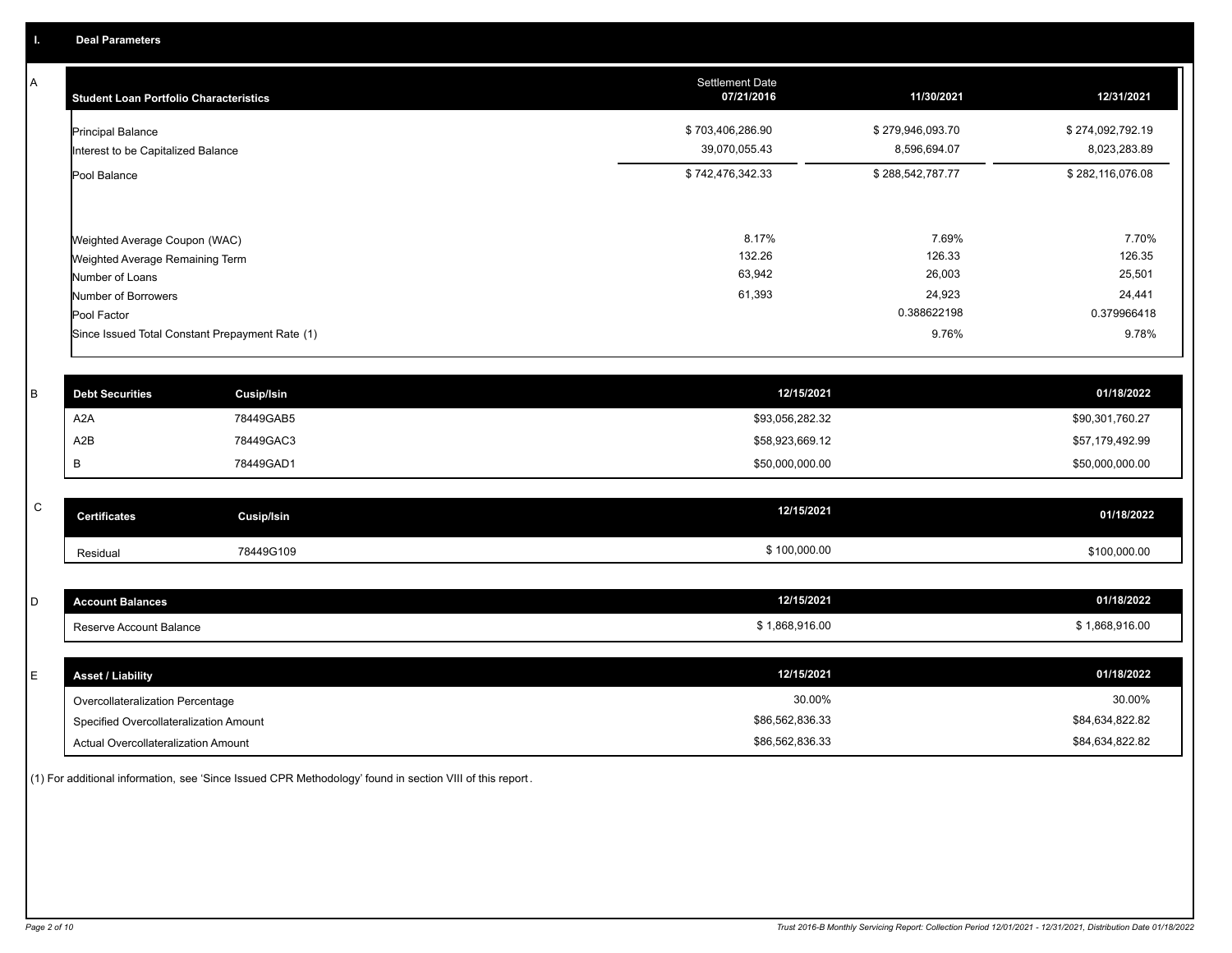## **II. 2016-B Trust Activity 12/01/2021 through 12/31/2021**

| А | <b>Student Loan Principal Receipts</b> |                |
|---|----------------------------------------|----------------|
|   | <b>Borrower Principal</b>              | 6,125,606.19   |
|   | Seller Principal Reimbursement         | 0.00           |
|   | Servicer Principal Reimbursement       | 0.00           |
|   | <b>Other Principal Deposits</b>        | 144,012.31     |
|   | <b>Total Principal Receipts</b>        | \$6,269,618.50 |

#### B **Student Loan Interest Receipts**

| <b>Total Interest Receipts</b>  | \$1,508,795.55 |
|---------------------------------|----------------|
| <b>Other Interest Deposits</b>  | 1,533.20       |
| Servicer Interest Reimbursement | 0.00           |
| Seller Interest Reimbursement   | 0.00           |
| Borrower Interest               | 1,507,262.35   |

| C       | <b>Recoveries on Realized Losses</b>                             | \$68,322.54    |
|---------|------------------------------------------------------------------|----------------|
| D       | <b>Investment Income</b>                                         | \$187.32       |
| Е.      | <b>Funds Borrowed from Next Collection Period</b>                | \$0.00         |
| F.      | <b>Funds Repaid from Prior Collection Period</b>                 | \$0.00         |
| G       | Loan Sale or Purchase Proceeds                                   | \$0.00         |
| H       | Initial Deposits to Distribution Account                         | \$0.00         |
|         | <b>Excess Transferred from Other Accounts</b>                    | \$0.00         |
|         | <b>Borrower Benefit Reimbursements</b>                           | \$0.00         |
| K       | <b>Other Deposits</b>                                            | \$0.00         |
| ┺       | <b>Other Fees Collected</b>                                      | \$0.00         |
| М       | <b>AVAILABLE FUNDS</b>                                           | \$7,846,923.91 |
| N       | Non-Cash Principal Activity During Collection Period             | \$416,316.99   |
| $\circ$ | Aggregate Purchased Amounts by the Depositor, Servicer or Seller | \$145,545.51   |
| P       | Aggregate Loan Substitutions                                     | \$0.00         |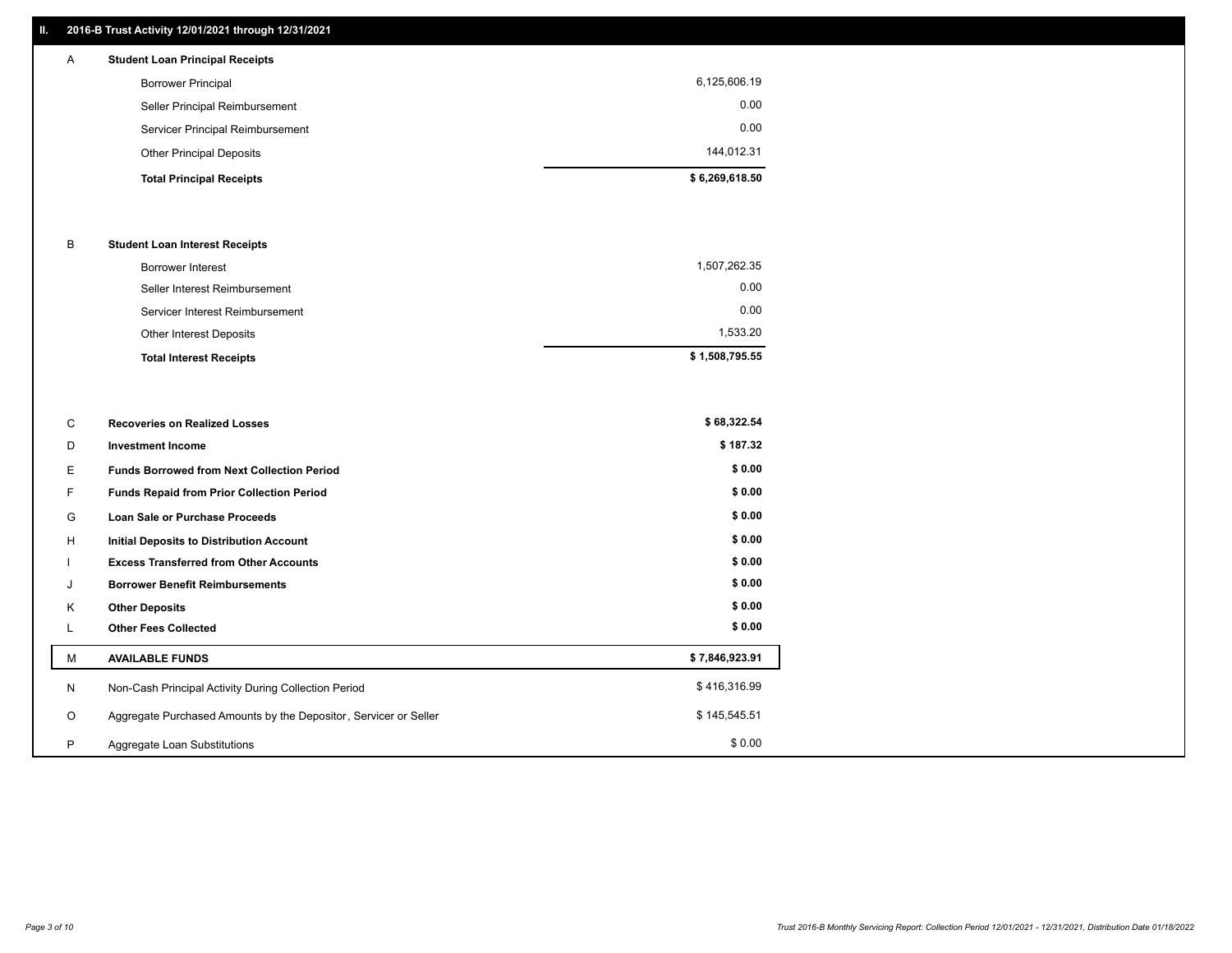|                   |                       |                          |         |                                                           | <b>Loans by Repayment Status</b> |                            |                          |         |                                                           |                |                            |
|-------------------|-----------------------|--------------------------|---------|-----------------------------------------------------------|----------------------------------|----------------------------|--------------------------|---------|-----------------------------------------------------------|----------------|----------------------------|
|                   |                       |                          |         | 12/31/2021                                                |                                  |                            |                          |         | 11/30/2021                                                |                |                            |
|                   |                       | <b>Wtd Avg</b><br>Coupon | # Loans | Principal and<br><b>Interest Accrued</b><br>to Capitalize | % of Principal                   | % of Loans in<br>Repay (1) | <b>Wtd Avg</b><br>Coupon | # Loans | Principal and<br><b>Interest Accrued</b><br>to Capitalize | % of Principal | % of Loans in<br>Repay (1) |
| INTERIM:          | IN SCHOOL             | 8.90%                    | 348     | \$5,737,424.00                                            | 2.034%                           | $-$ %                      | 8.94%                    | 381     | \$6,252,314.51                                            | 2.167%         | $-$ %                      |
|                   | GRACE                 | 8.62%                    | 117     | \$1,969,805.03                                            | 0.698%                           | $-$ %                      | 8.35%                    | 143     | \$2,520,650.03                                            | 0.874%         | $-$ %                      |
|                   | <b>DEFERMENT</b>      | 8.69%                    | 1,793   | \$25,482,115.31                                           | 9.032%                           | $-$ %                      | 8.66%                    | 1,904   | \$26,549,781.60                                           | 9.201%         | $-$ %                      |
| <b>REPAYMENT:</b> | <b>CURRENT</b>        | 7.54%                    | 22,039  | \$231,975,572.81                                          | 82.227%                          | 93.190%                    | 7.53%                    | 22,453  | \$237,127,600.26                                          | 82.181%        | 93.645%                    |
|                   | 30-59 DAYS DELINQUENT | 7.92%                    | 497     | \$6,649,474.65                                            | 2.357%                           | 2.671%                     | 8.00%                    | 410     | \$5,997,726.04                                            | 2.079%         | 2.369%                     |
|                   | 60-89 DAYS DELINQUENT | 8.03%                    | 220     | \$3,234,153.05                                            | 1.146%                           | 1.299%                     | 8.07%                    | 173     | \$2,488,871.01                                            | 0.863%         | 0.983%                     |
|                   | 90+ DAYS DELINQUENT   | 8.34%                    | 147     | \$2,234,602.98                                            | 0.792%                           | 0.898%                     | 8.08%                    | 150     | \$2,331,578.43                                            | 0.808%         | 0.921%                     |
|                   | FORBEARANCE           | 7.56%                    | 340     | \$4,832,928.25                                            | 1.713%                           | 1.942%                     | 7.50%                    | 389     | \$5,274,265.89                                            | 1.828%         | 2.083%                     |
| <b>TOTAL</b>      |                       |                          | 25,501  | \$282,116,076.08                                          | 100.00%                          | 100.00%                    |                          | 26,003  | \$288,542,787.77                                          | 100.00%        | 100.00%                    |

Percentages may not total 100% due to rounding \*

1 Loans classified in "Repayment" include any loan for which interim interest only, \$25 fixed payments or full principal and interest payments are due.

|                              | <b>Loans by Borrower Status</b>                                                                                                                                              |                          |         |                                                           |                |                                |                          |         |                                                                  |                |                                |
|------------------------------|------------------------------------------------------------------------------------------------------------------------------------------------------------------------------|--------------------------|---------|-----------------------------------------------------------|----------------|--------------------------------|--------------------------|---------|------------------------------------------------------------------|----------------|--------------------------------|
|                              |                                                                                                                                                                              |                          |         | 12/31/2021                                                |                |                                |                          |         | 11/30/2021                                                       |                |                                |
|                              |                                                                                                                                                                              | <b>Wtd Avg</b><br>Coupon | # Loans | Principal and<br><b>Interest Accrued</b><br>to Capitalize | % of Principal | % of Loans in<br>P&I Repay (2) | <b>Wtd Avg</b><br>Coupon | # Loans | <b>Principal and</b><br><b>Interest Accrued</b><br>to Capitalize | % of Principal | % of Loans in<br>P&I Repay (2) |
| <b>INTERIM:</b>              | IN SCHOOL                                                                                                                                                                    | 8.43%                    | 649     | \$10,689,112.58                                           | 3.789%         | $-$ %                          | 8.45%                    | 696     | \$11,377,505.29                                                  | 3.943%         | $-$ %                          |
|                              | <b>GRACE</b>                                                                                                                                                                 | 8.43%                    | 191     | \$3,067,131.72                                            | 1.087%         | $-$ %                          | 8.25%                    | 266     | \$4,391,981.42                                                   | 1.522%         | $-$ %                          |
|                              | <b>DEFERMENT</b>                                                                                                                                                             | 8.26%                    | 3,225   | \$43,260,147.57                                           | 15.334%        | $-$ %                          | 8.25%                    | 3,412   | \$45,075,334.66                                                  | 15.622%        | $-$ %                          |
| P&I REPAYMENT:               | <b>CURRENT</b>                                                                                                                                                               | 7.52%                    | 20,272  | \$208,640,901.25                                          | 73.956%        | 92.688%                        | 7.51%                    | 20,531  | \$211,936,804.60                                                 | 73.451%        | 93.078%                        |
|                              | 30-59 DAYS DELINQUENT                                                                                                                                                        | 7.94%                    | 461     | \$6,202,348.55                                            | 2.199%         | 2.755%                         | 7.91%                    | 389     | \$5,700,922.44                                                   | 1.976%         | 2.504%                         |
|                              | 60-89 DAYS DELINQUENT                                                                                                                                                        | 8.02%                    | 216     | \$3,188,903.18                                            | 1.130%         | 1.417%                         | 8.06%                    | 171     | \$2,477,514.58                                                   | 0.859%         | 1.088%                         |
|                              | 90+ DAYS DELINQUENT                                                                                                                                                          | 8.34%                    | 147     | \$2,234,602.98                                            | 0.792%         | 0.993%                         | 8.08%                    | 149     | \$2,308,458.89                                                   | 0.800%         | 1.014%                         |
|                              | <b>FORBEARANCE</b>                                                                                                                                                           | 7.56%                    | 340     | \$4,832,928.25                                            | 1.713%         | 2.147%                         | 7.50%                    | 389     | \$5,274,265.89                                                   | 1.828%         | 2.316%                         |
| <b>TOTAL</b><br>$\star$<br>2 | Percentages may not total 100% due to rounding<br>Loans classified in "P&I Repayment" includes only those loans for which scheduled principal and interest payments are due. |                          | 25,501  | \$282,116,076.08                                          | 100.00%        | 100.00%                        |                          | 26,003  | \$288,542,787.77                                                 | 100.00%        | 100.00%                        |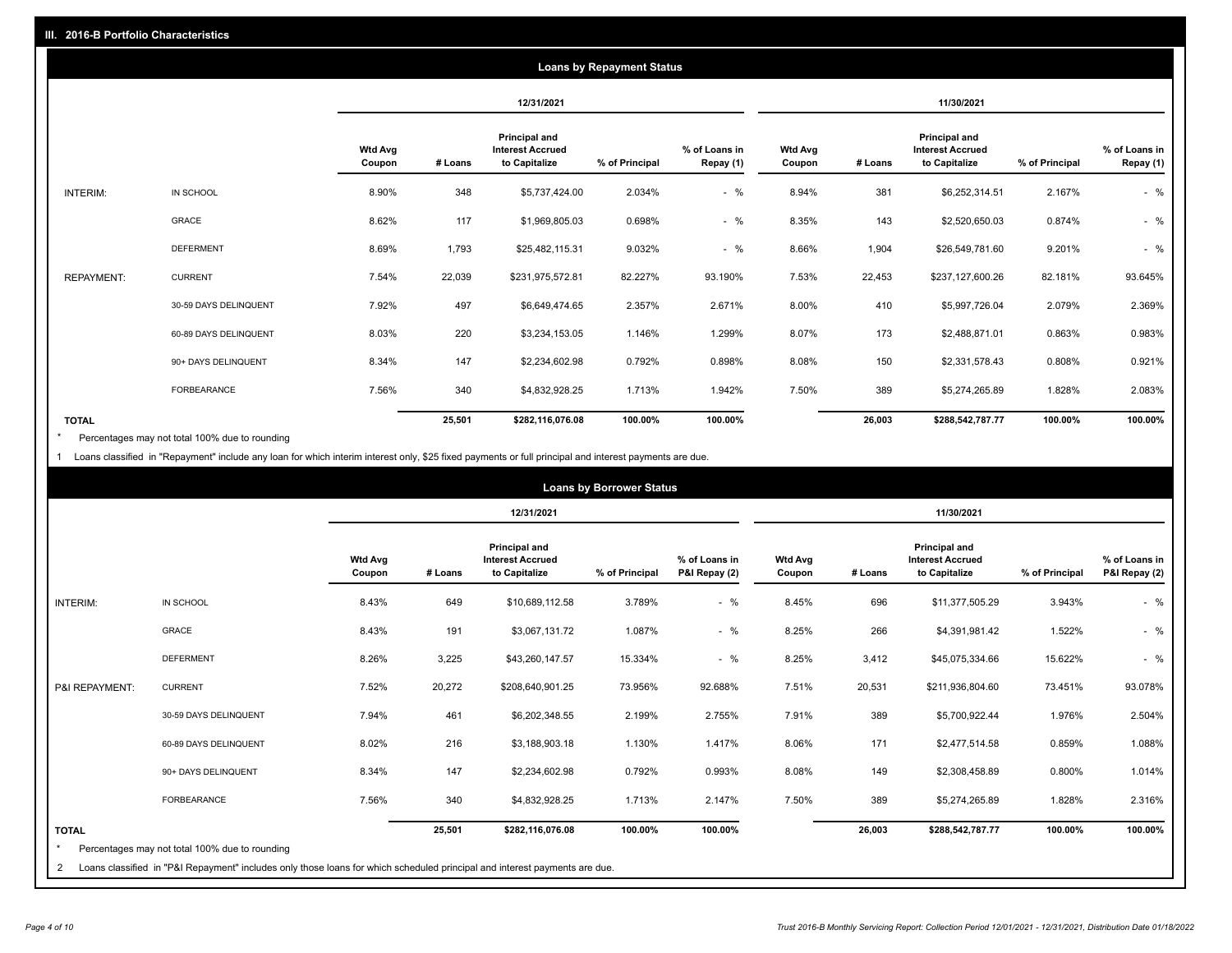|                                                                                        | 12/31/2021       | 11/30/2021       |
|----------------------------------------------------------------------------------------|------------------|------------------|
| Pool Balance                                                                           | \$282,116,076.08 | \$288,542,787.77 |
| Total # Loans                                                                          | 25,501           | 26,003           |
| Total # Borrowers                                                                      | 24,441           | 24,923           |
| Weighted Average Coupon                                                                | 7.70%            | 7.69%            |
| Weighted Average Remaining Term                                                        | 126.35           | 126.33           |
| Percent of Pool - Cosigned                                                             | 93.3%            | 93.3%            |
| Percent of Pool - Non Cosigned                                                         | 6.7%             | 6.7%             |
| Borrower Interest Accrued for Period                                                   | \$1,802,707.52   | \$1,773,368.32   |
| Outstanding Borrower Interest Accrued                                                  | \$10,637,179.91  | \$11,225,231.21  |
| Gross Principal Realized Loss - Periodic *                                             | \$429,505.24     | \$567,627.26     |
| Gross Principal Realized Loss - Cumulative *                                           | \$34,787,080.92  | \$34,357,575.68  |
| Recoveries on Realized Losses - Periodic                                               | \$68,322.54      | \$106,059.90     |
| Recoveries on Realized Losses - Cumulative                                             | \$5,379,890.25   | \$5,311,567.71   |
| Net Losses - Periodic                                                                  | \$361,182.70     | \$461,567.36     |
| Net Losses - Cumulative                                                                | \$29,407,190.67  | \$29,046,007.97  |
| Non-Cash Principal Activity - Capitalized Interest                                     | \$846,935.87     | \$1,344,413.70   |
| Since Issued Total Constant Prepayment Rate (CPR) (1)                                  | 9.78%            | 9.76%            |
| <b>Loan Substitutions</b>                                                              | \$0.00           | \$0.00           |
| <b>Cumulative Loan Substitutions</b>                                                   | \$0.00           | \$0.00           |
| <b>Unpaid Servicing Fees</b>                                                           | \$0.00           | \$0.00           |
| <b>Unpaid Administration Fees</b>                                                      | \$0.00           | \$0.00           |
| <b>Unpaid Carryover Servicing Fees</b>                                                 | \$0.00           | \$0.00           |
| Note Interest Shortfall                                                                | \$0.00           | \$0.00           |
| Loans in Modification                                                                  | \$25,577,157.64  | \$26,358,169.86  |
| % of Loans in Modification as a % of Loans in Repayment (P&I)                          | 11.62%           | 11.85%           |
| % Annualized Gross Principal Realized Loss - Periodic as a %                           |                  |                  |
| of Loans in Repayment (P&I) * 12                                                       | 2.34%            | 3.06%            |
| % Gross Principal Realized Loss - Cumulative as a % of<br><b>Original Pool Balance</b> | 4.69%            | 4.63%            |

\* In accordance with the Servicer's current policies and procedures, after September 1, 2017 loans subject to bankruptcy claims generally will not be reported as a charged- off unless and until they are delinquent for 120

(1) For additional information, see 'Since Issued CPR Methodology' found in section VIII of this report .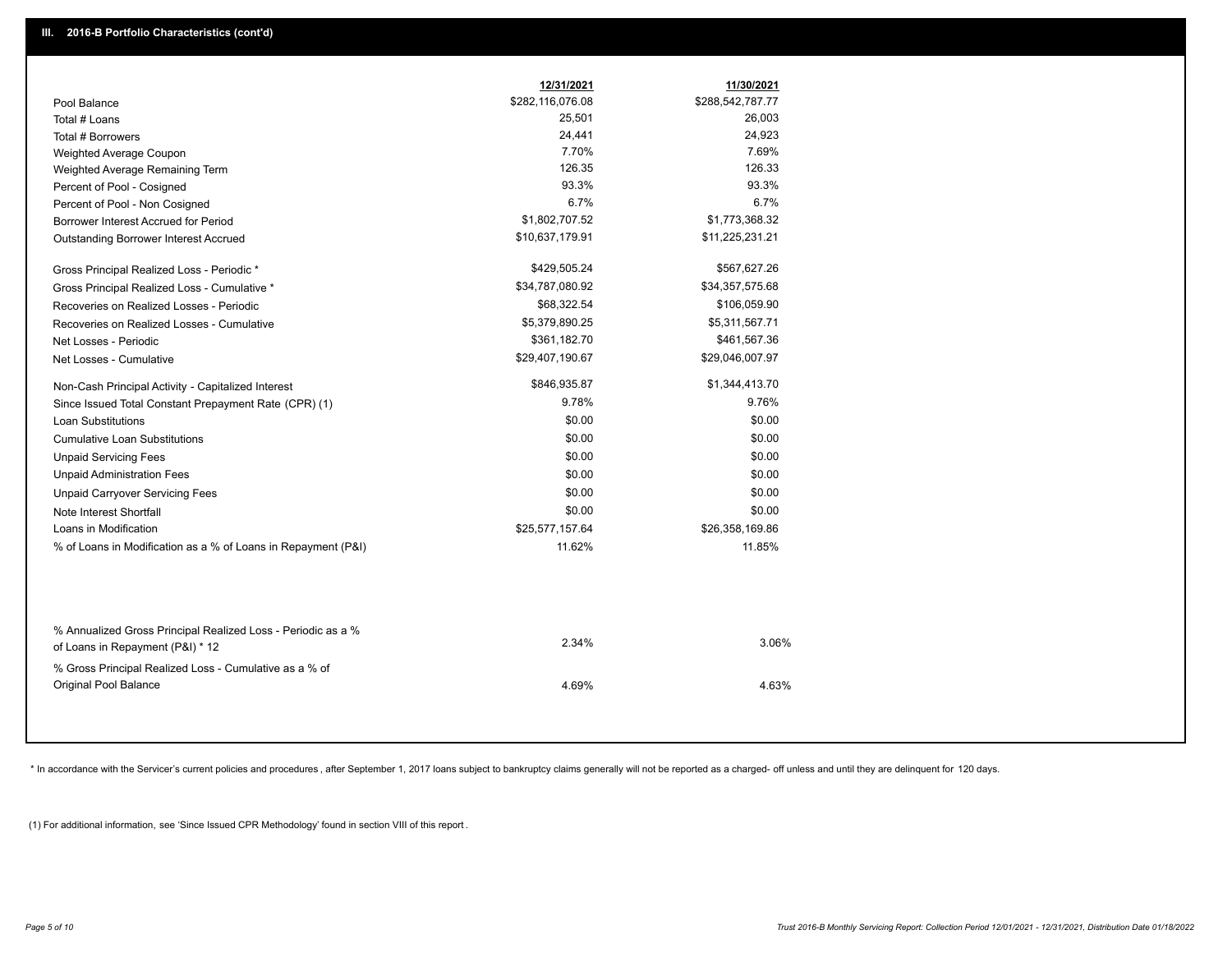#### **Loan Program**  A

|                                    | Weighted<br>Average | # LOANS  | <b>\$ AMOUNT</b> | $%$ *    |
|------------------------------------|---------------------|----------|------------------|----------|
| - Smart Option Interest-Only Loans | 6.69%               | 4,964    | \$36,483,778.25  | 12.932%  |
| - Smart Option Fixed Pay Loans     | 7.66%               | 6,797    | \$89,081,239.50  | 31.576%  |
| - Smart Option Deferred Loans      | 7.96%               | 13.740   | \$156,551,058.33 | 55.492%  |
| - Other Loan Programs              | $0.00\%$            | $\Omega$ | \$0.00           | 0.000%   |
| <b>Total</b>                       | 7.70%               | 25,501   | \$282,116,076.08 | 100.000% |

\* Percentages may not total 100% due to rounding

B

C

**Index Type**

|                       | Weighted<br>Average | # LOANS | <b>\$ AMOUNT</b> | $%$ *    |
|-----------------------|---------------------|---------|------------------|----------|
| - Fixed Rate Loans    | 7.74%               | 5,254   | \$69,981,411.46  | 24.806%  |
| - LIBOR Indexed Loans | 7.69%               | 20,247  | \$212,134,664.62 | 75.194%  |
| - Other Index Rates   | $0.00\%$            |         | \$0.00           | 0.000%   |
| <b>Total</b>          | 7.70%               | 25,501  | \$282,116,076.08 | 100.000% |

\* Percentages may not total 100% due to rounding

# **Weighted Average Recent FICO**

| (2)<br>Wtd Avg Recent FICO Band                                                                                                                                                                                                                          | # LOANS | \$ AMOUNT        | $%$ *    |
|----------------------------------------------------------------------------------------------------------------------------------------------------------------------------------------------------------------------------------------------------------|---------|------------------|----------|
| 0 - 639                                                                                                                                                                                                                                                  | 1,679   | \$20,347,574.91  | 7.212%   |
| 640 - 669                                                                                                                                                                                                                                                | 1,598   | \$18,573,008.33  | 6.583%   |
| 670 - 699                                                                                                                                                                                                                                                | 2,618   | \$30,935,541.52  | 10.966%  |
| 700 - 739                                                                                                                                                                                                                                                | 5,221   | \$60,478,211.43  | 21.437%  |
| $740 +$                                                                                                                                                                                                                                                  | 14,384  | \$151,780,257.46 | 53.801%  |
| $N/A^{(1)}$                                                                                                                                                                                                                                              |         | \$1,482.43       | 0.001%   |
| <b>Total</b>                                                                                                                                                                                                                                             | 25,501  | \$282,116,076.08 | 100.000% |
|                                                                                                                                                                                                                                                          |         |                  |          |
| * Percentages may not total 100% due to rounding<br>1 Includes trust private education loans where recent FICO is unavailable or obtaining recent FICO is prohibited by law<br>2 Recent FICO is updated in quarterly intervals; unless prohibited by law |         |                  |          |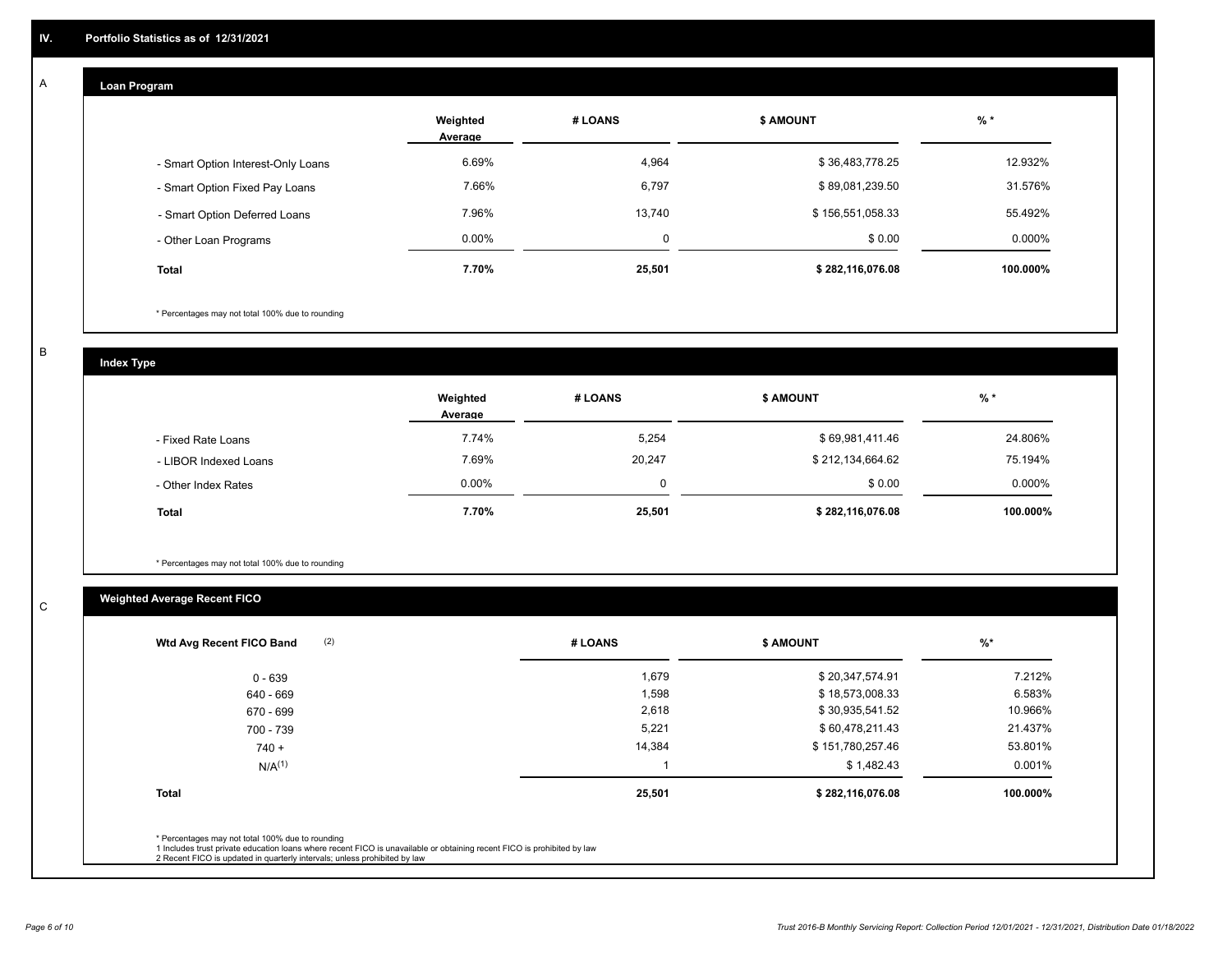| V. | 2016-B Reserve Account, Principal Distribution, and R-2 Certificate Calculations        |                  |
|----|-----------------------------------------------------------------------------------------|------------------|
| А. | <b>Reserve Account</b>                                                                  |                  |
|    | Specified Reserve Account Balance                                                       | \$1,868,916.00   |
|    | Actual Reserve Account Balance                                                          | \$1,868,916.00   |
| В. | <b>Principal Distribution Amount</b>                                                    |                  |
|    | Class A Notes Outstanding<br>i.                                                         | \$151,979,951.44 |
|    | Pool Balance<br>ii.                                                                     | \$282,116,076.08 |
|    | First Priority Principal Distribution Amount (i - ii)<br>iii.                           | \$0.00           |
|    | Class A and B Notes Outstanding<br>IV.                                                  | \$201,979,951.44 |
|    | First Priority Principal Distribution Amount<br>ν.                                      | \$0.00           |
|    | Pool Balance<br>vi.                                                                     | \$282,116,076.08 |
|    | Specified Overcollateralization Amount<br>vii.                                          | \$84,634,822.82  |
|    | Regular Principal Distribution Amount (if (iv > 0, (iv - v) - (vi - vii))<br>viii.      | \$4,498,698.18   |
|    | Pool Balance<br>ix.                                                                     | \$282,116,076.08 |
|    | 10% of Initial Pool Balance<br>х.                                                       | \$74,247,634.23  |
|    | First Priority Principal Distribution Amount<br>xi.                                     | \$0.00           |
|    | Regular Principal Distribution Amount<br>xii.                                           | \$4,498,698.18   |
|    | Available Funds (after payment of waterfall items A through I)<br>xiii.                 | \$2,754,145.90   |
|    | Additional Principal Distribution Amount (if(vi <= x,min(xiii, vi - xi - xii)))<br>xiv. | \$0.00           |
| C. | R-2 Certificate                                                                         |                  |
|    | <b>Previous Notional Balance</b>                                                        | \$44,490,388.24  |
|    | Shortfall of Principal                                                                  | \$0.00           |
|    | Shortfall of Interest                                                                   | \$0.00           |
|    | <b>Current Notional Balance</b>                                                         | \$44,490,388.24  |
|    | Excess Distribution Allocated (1)                                                       | \$785,422.59     |
|    |                                                                                         |                  |
|    |                                                                                         |                  |

1. Until the notional amount of the R-2 Certificate is reduced to zero and if there is excess cash through the distribution available it will be distributed to the R-2 Certificate, otherwise the amount will be zero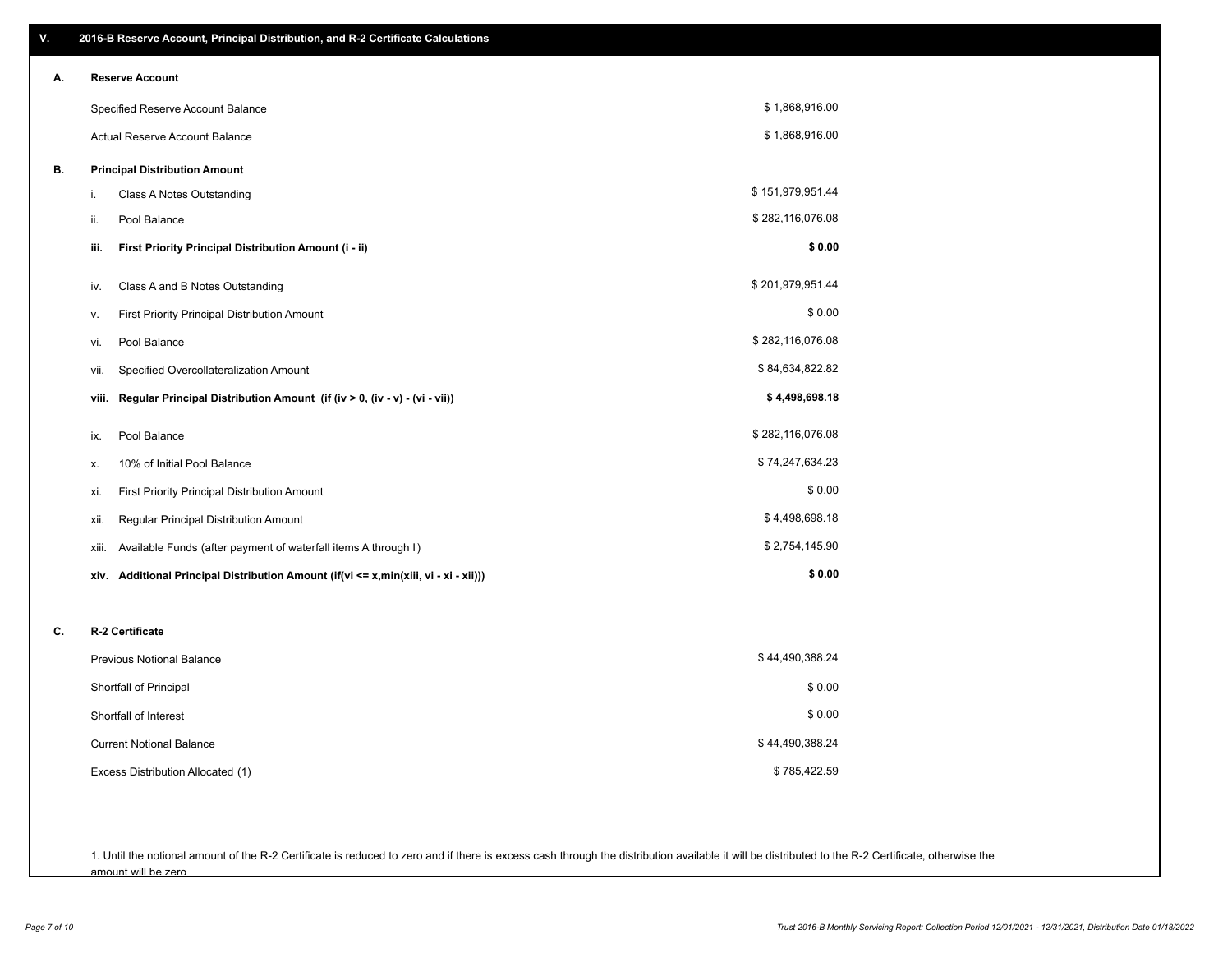|                                                         | Paid           | <b>Funds Balance</b> |
|---------------------------------------------------------|----------------|----------------------|
| <b>Total Available Funds</b>                            |                | \$7,846,923.91       |
| <b>Trustee Fees</b><br>A                                | \$0.00         | \$7,846,923.91       |
| <b>Servicing Fees</b><br>B                              | \$187,269.38   | \$7,659,654.53       |
| C<br>i. Administration Fees                             | \$8,333.00     | \$7,651,321.53       |
| ii. Unreimbursed Administrator Advances plus any Unpaid | \$0.00         | \$7,651,321.53       |
| D<br>Class A Noteholders Interest Distribution Amount   | \$275,239.26   | \$7,376,082.27       |
| Е<br>First Priority Principal Payment                   | \$0.00         | \$7,376,082.27       |
| F.<br>Class B Noteholders Interest Distribution Amount  | \$123,238.19   | \$7,252,844.08       |
| G<br><b>Reinstatement Reserve Account</b>               | \$0.00         | \$7,252,844.08       |
| H<br>Regular Principal Distribution                     | \$4,498,698.18 | \$2,754,145.90       |
| <b>Carryover Servicing Fees</b>                         | \$0.00         | \$2,754,145.90       |
| Additional Principal Distribution Amount<br>J           | \$0.00         | \$2,754,145.90       |
| Unpaid Expenses of Trustee<br>Κ                         | \$0.00         | \$2,754,145.90       |
| Unpaid Expenses of Administrator<br>L                   | \$0.00         | \$2,754,145.90       |
| M<br>i. Remaining Funds to the R-1 Certificateholder(s) | \$1,968,723.31 | \$785,422.59         |
| ii. Remaining Funds to the R-2 Certificateholder(s)     | \$785,422.59   | \$0.00               |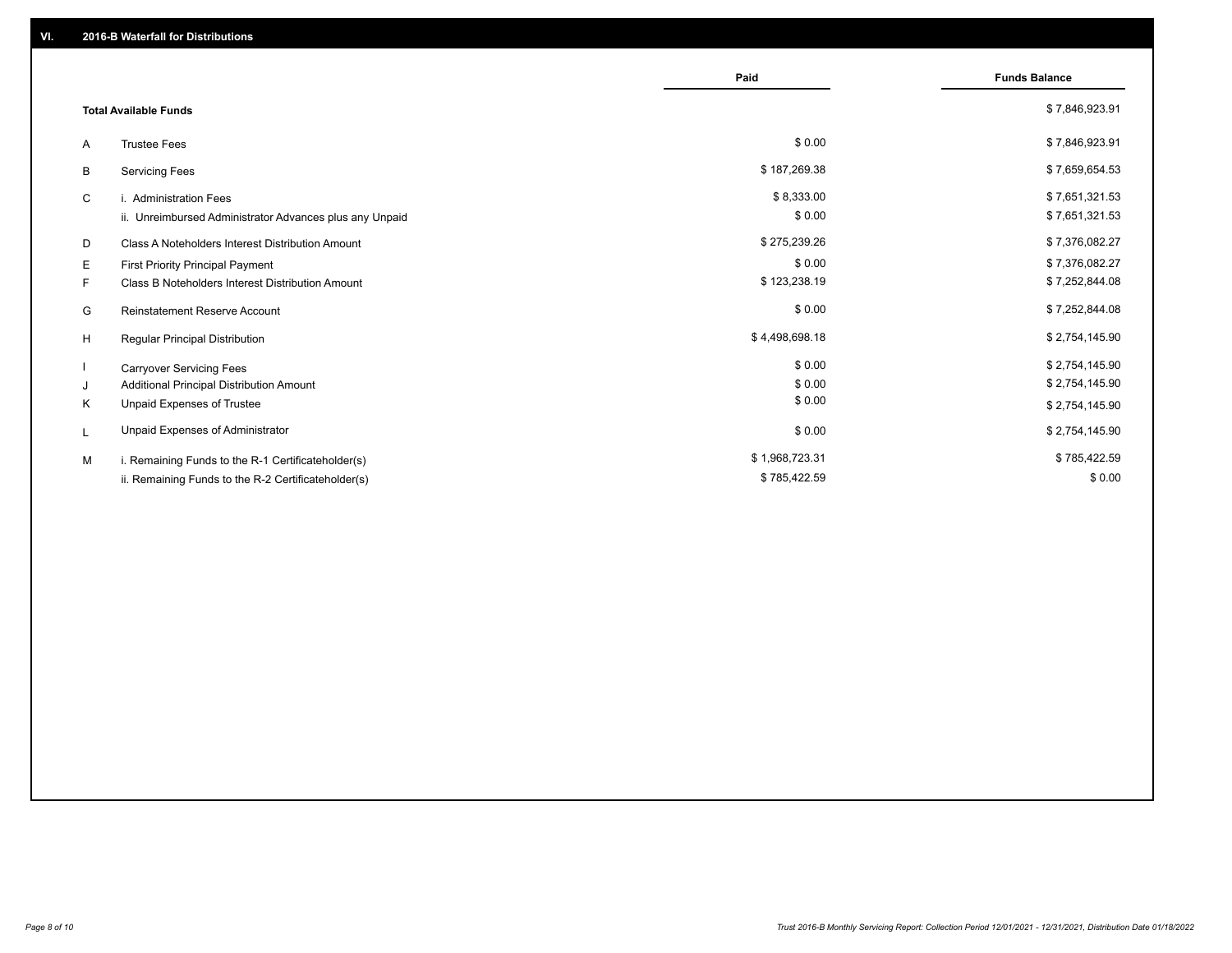# Ending Balance Factor Paydown Factor 0.010635220 0.010635220 0.000000000 Ending Principal Balance \$5,179,492.99 \$57,179,492.99 \$57,179,492.99 \$57,179,492.99 Principal Paid \$2,754,522.05 \$ 1,744,176.13 \$ - \$ - \$ - \$ - Interest Shortfall \$ 188,438.97 \$ 86,800.29 \$ 123,238.19 Interest Paid Total Interest Due \$ 188,438.97 \$ 86,800.29 \$ 123,238.19 \$ - \$ - \$ - Interest Shortfall from Prior Period Plus Accrued Interest Current Interest Due \$ 188,438.97 \$ 86,800.29 \$ 123,238.19 Accrued Interest Factor 0.002025000 0.001473097 0.002464764 Interest Rate\* 2.43000% 1.55975% 2.60975% Daycount Fraction 0.08333333 0.09444444 0.09444444 Accrual Period End 1/15/2022 1/18/2022 1/18/2022 Accrual Period Begin 12/15/2021 12/15/2021 12/15/2021 Record Date (Days Prior to Distribution) **1 NEW YORK BUSINESS DAY** 1 NEW YORK BUSINESS DAY 1 NEW YORK BUSINESS DAY Spread/Fixed Rate 2.43% 1.45% 2.50% Index FIXED LIBOR LIBOR Beginning Balance \$ 58,000,000.00 \$ \$93,056,282.32 \$ \$93,056,282.32 \$ \$58,923,669.12 \$ \$50,000,000.00 \$ \$50,000,000 Cusip/Isin 78449GAB5 78449GAC3 78449GAD1 **A2A A2B B** 0.348655445 0.348655445 1.000000000 **Distribution Amounts**

\* Pay rates for Current Distribution. For the interest rates applicable to the next distribution date, please see https://www.salliemae.com/about/investors/data/SMBabrate.txt.

**VII. 2016-B Distributions**